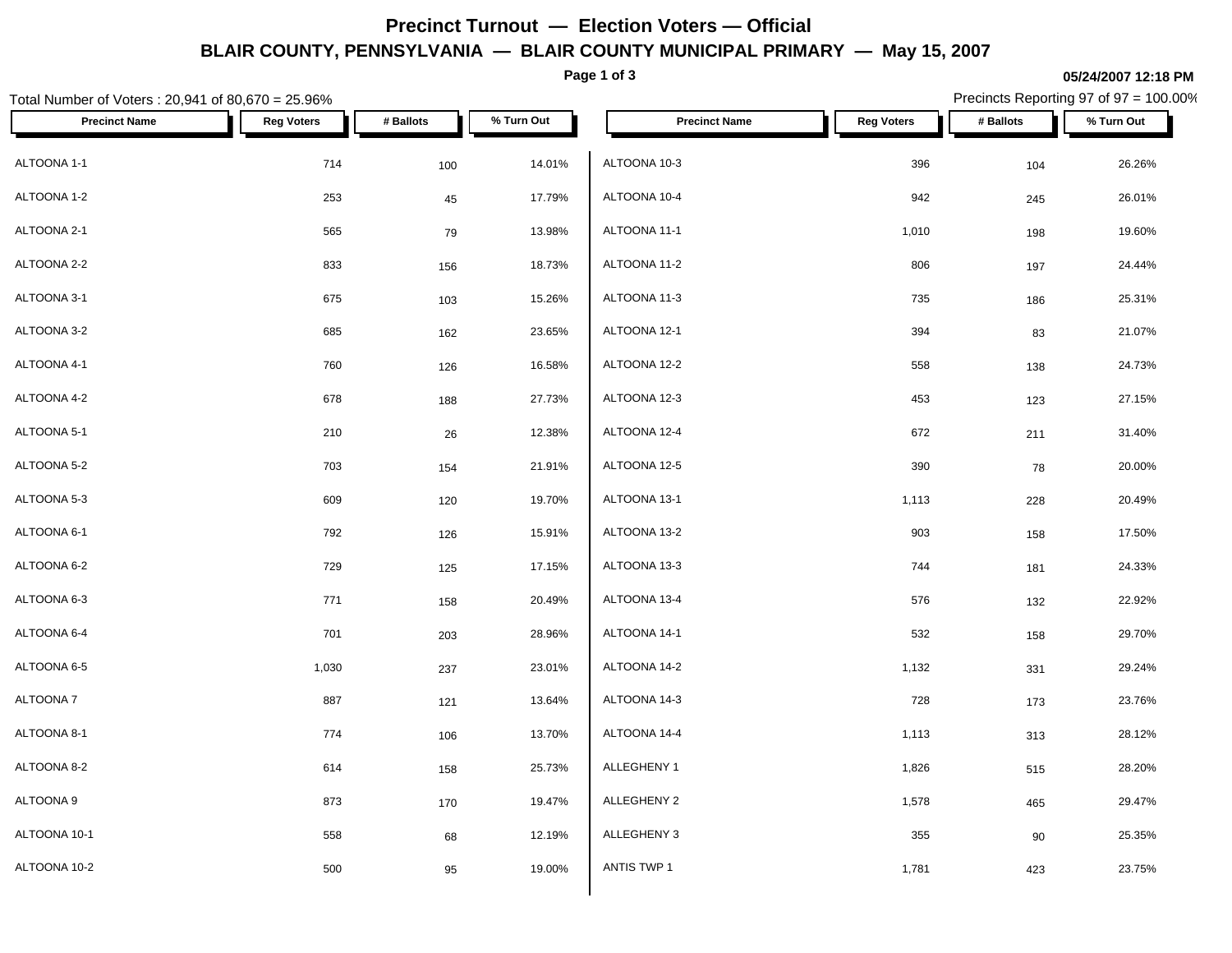# **Precinct Turnout — Election Voters — Official BLAIR COUNTY, PENNSYLVANIA — BLAIR COUNTY MUNICIPAL PRIMARY — May 15, 2007**

**Page 2 of 3**

### **05/24/2007 12:18 PM**

Precincts Reporting 97 of 97 = 100.00%

| Total Number of Voters: 20,941 of 80,670 = 25.96% |                   |           |            | Precincts Reporting 97 of 97 = 100.00% |                   |           |            |
|---------------------------------------------------|-------------------|-----------|------------|----------------------------------------|-------------------|-----------|------------|
| <b>Precinct Name</b>                              | <b>Reg Voters</b> | # Ballots | % Turn Out | <b>Precinct Name</b>                   | <b>Reg Voters</b> | # Ballots | % Turn Out |
| ANTIS TWP 2                                       | 1,079             | 263       | 24.37%     | <b>HUSTON TWP</b>                      | 737               | 243       | 32.97%     |
| ANTIS TWP 3                                       | 1,356             | 359       | 26.47%     | <b>JUNIATA TWP</b>                     | 713               | 161       | 22.58%     |
| BELLWOOD BORO                                     | 1,206             | 219       | 18.16%     | LOGAN TWP 1                            | 1,187             | 383       | 32.27%     |
| <b>BLAIR - CATFISH</b>                            | 1,151             | 293       | 25.46%     | LOGAN TWP 2                            | 1,429             | 384       | 26.87%     |
| <b>BLAIR - E HOLBG</b>                            | 2,132             | 561       | 26.31%     | LOGAN TWP 3                            | 819               | 274       | 33.46%     |
| <b>CATHARINE TWP</b>                              | 479               | 126       | 26.30%     | LOGAN TWP 4                            | 1,226             | 313       | 25.53%     |
| <b>DUNCANSVILLE</b>                               | 862               | 263       | 30.51%     | LOGAN TWP 5                            | 1,220             | 381       | 31.23%     |
| FRANKSTOWN TWP1                                   | 394               | 127       | 32.23%     | LOGAN TWP 6                            | 1,733             | 371       | 21.41%     |
| FRANKSTOWN TWP2                                   | 2,700             | 736       | 27.26%     | LOGAN TWP 7                            | 618               | 206       | 33.33%     |
| FRANKSTOWN TWP3                                   | 2,772             | 756       | 27.27%     | <b>MARTINSBURG 1</b>                   | 607               | 242       | 39.87%     |
| FREEDOM TWP 1                                     | 655               | 189       | 28.85%     | <b>MARTINSBURG 2</b>                   | 703               | 254       | 36.13%     |
| FREEDOM TWP 2                                     | 1,271             | 360       | 28.32%     | NEWRY BORO                             | 165               | 48        | 29.09%     |
| <b>GREENFIELD TWP1</b>                            | 932               | 195       | 20.92%     | NORTH WOODBURY                         | 1,628             | 572       | 35.14%     |
| <b>GREENFIELD TWP2</b>                            | 133               | 40        | 30.08%     | ROARING SPG 1                          | 416               | 105       | 25.24%     |
| <b>GREENFIELD TWP3</b>                            | 1,089             | 220       | 20.20%     | ROARING SPG 2                          | 658               | 266       | 40.43%     |
| <b>HOLLIDAYSBURG 1</b>                            | 447               | 97        | 21.70%     | <b>ROARING SPG 3</b>                   | 525               | 195       | 37.14%     |
| <b>HOLLIDAYSBURG 2</b>                            | 590               | 177       | 30.00%     | SNYDER TWP 1                           | 919               | 199       | 21.65%     |
| <b>HOLLIDAYSBURG 3</b>                            | 353               | 54        | 15.30%     | SNYDER TWP 2                           | 1,196             | 299       | 25.00%     |
| HOLLIDAYSBURG 4                                   | 593               | 168       | 28.33%     | <b>TAYLOR TWP</b>                      | 1,628             | 601       | 36.92%     |
| <b>HOLLIDAYSBURG 5</b>                            | 558               | 191       | 34.23%     | <b>TYRONE TWP 1</b>                    | 559               | 180       | 32.20%     |
| <b>HOLLIDAYSBURG 6</b>                            | 747               | 218       | 29.18%     | TYRONE TWP 2                           | 616               | 198       | 32.14%     |
| <b>HOLLIDAYSBURG 7</b>                            | 550               | 174       | 31.64%     | TYRONE BORO 1                          | 546               | 157       | 28.75%     |